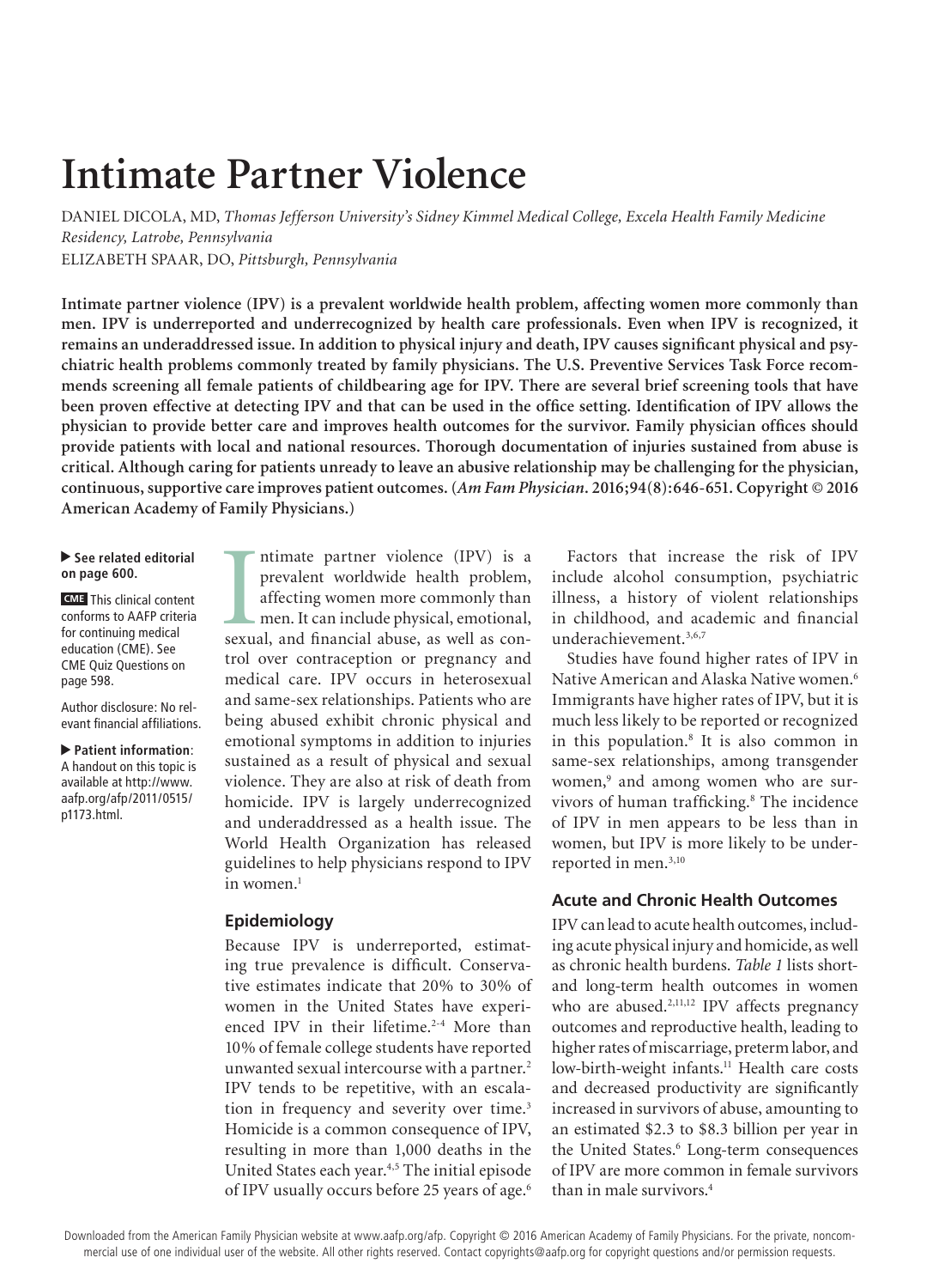| Clinical recommendation                                                                                              | Evidence<br>rating | References |
|----------------------------------------------------------------------------------------------------------------------|--------------------|------------|
| All women of childbearing age should be screened for IPV. There is a<br>low risk of negative effects from screening. | А                  | 15, 16     |
| Women who screen positive for IPV should receive intervention services.                                              |                    | 15, 18, 26 |
| There are multiple screening tools effective for IPV (Table 2).                                                      |                    | 15, 17, 21 |

*A = consistent, good-quality patient-oriented evidence; B = inconsistent or limited-quality patient-oriented evidence; C = consensus, disease-oriented evidence, usual practice, expert opinion, or case series. For information about the SORT evidence rating system, go to http://www.aafp.org/afpsort.*

Children living in homes where they witness IPV have the same risk of significant long-term physical and mental health problems as children who have been abused themselves.13,14 Children witnessing IPV can have increased health care costs and hospitalization rates, higher risk of being in an abusive relationship as an adult, lower immunization rates, posttraumatic stress disorder, school-related problems, and substance abuse.<sup>13</sup>

# **Screening RECOMMENDATIONS**

In 2013, the U.S. Preventive Services Task Force (USPSTF) began recommending routine screening for IPV in all female patients of childbearing age. The USPSTF indicates that current screening tools for IPV are sensitive and specific, that screening and intervention decrease abuse and harm to patients, and that there is a low risk of negative effects from screening.<sup>15,16</sup>

A 2014 Cochrane review contradicts the USPSTF and found insufficient evidence that routine screening improves outcomes. It further concluded that there is inadequate proof that routine screening is benign and cautioned that the lack of sensitivity of screening tools may lead to false reassurance by showing lower rates of IPV than the true prevalence.<sup>17</sup>

The Cochrane review examined fewer studies than the USPSTF, focusing on screening alone and excluding studies such as those of structured clinical interventions. The Cochrane review included only two studies that examined outcomes of screening and found no improvement in health or reduction in IPV rates as late as 18 months after screening. It included only one study that examined possible adverse effects. The authors justified their focus on screening alone by stating that it is unrealistic to have appropriate interventions available in a typical primary care setting. Review of current

# **Table 1. Short- and Long-term Health Outcomes in Women Who Are Abused**

| <b>Endocrine</b>                | <b>Psychiatric</b>            |
|---------------------------------|-------------------------------|
| Chronic abdominal pain          | Anxiety                       |
| Gastrointestinal effects        | Depression                    |
| Irritable bowel syndrome        | Low self-esteem               |
| Type 2 diabetes mellitus        | Phobias                       |
| <b>Gynecologic</b>              | Posttraumatic stress disorder |
| Delay in diagnosing gynecologic | Sleep disturbance             |
| malignancy                      | Substance abuse               |
| Dyspareunia                     | Suicide                       |
| Elective abortion               | Pulmonary                     |
| Pelvic pain                     | Asthma                        |
| Sexually transmitted infections | Reproductive                  |
| Unintended pregnancy            | Fetal injury                  |
| Unsafe sexual behaviors         | Fetal loss                    |
| <b>Musculoskeletal</b>          | Low-birth-weight infants      |
| Chronic pain                    | Preterm birth                 |
| Fibromyalgia                    |                               |
| <b>Neurologic</b>               |                               |
| Migraine headaches              |                               |
|                                 |                               |

*Information from references 2, 11, and 12.*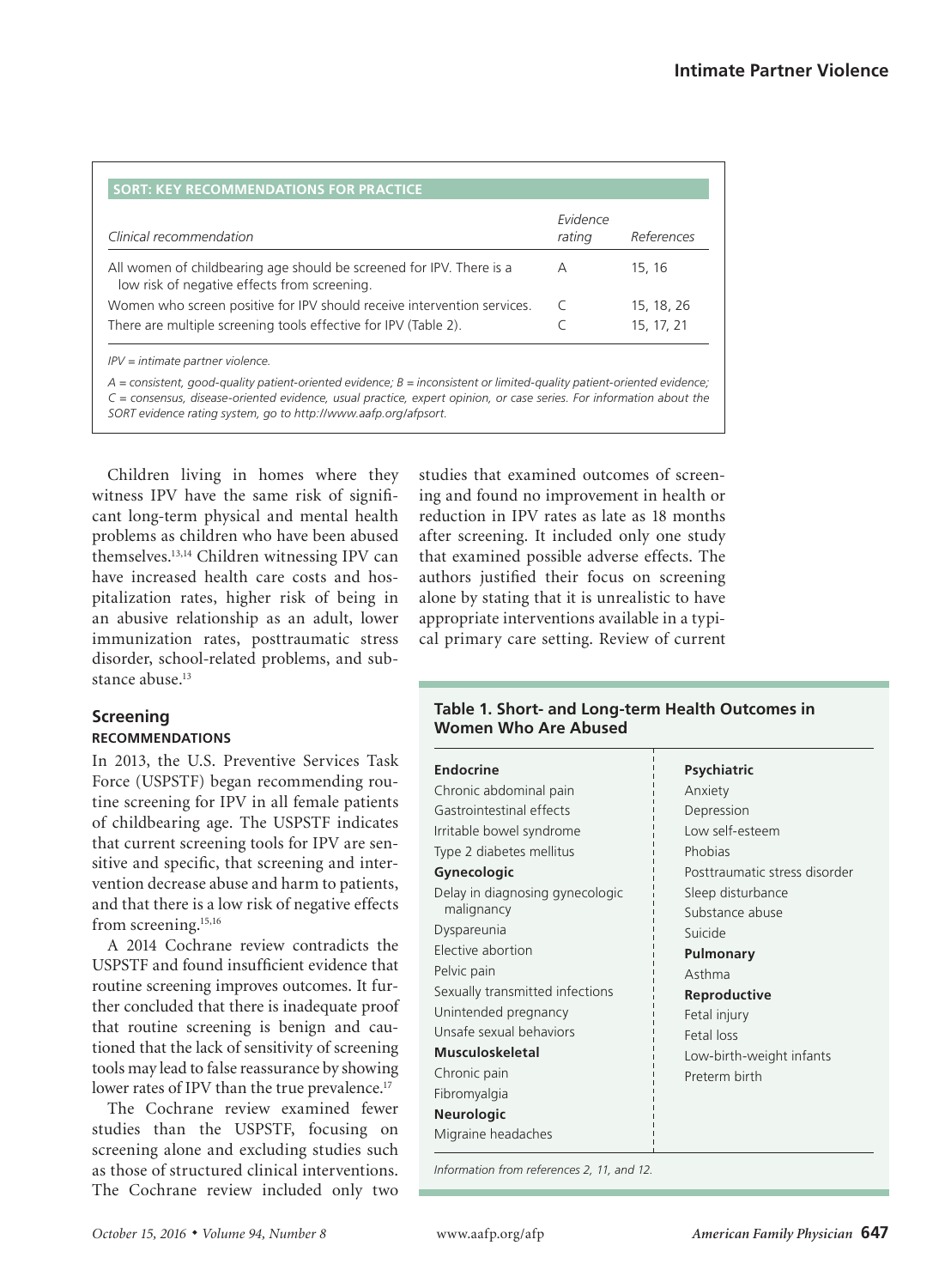research, however, shows that even simple interventions, such as providing a wallet card that includes information on IPV, safety planning, or local domestic violence shelters, can improve outcomes.<sup>17</sup>

Major medical bodies, including the American Academy of Family Physicians,

# **Table 2. Examples of Screening Tools for Intimate Partner Violence**

#### **HITS (Hurt, Insult, Threaten, Scream) – self report or physician administered**

How often does your partner physically hurt you? How often does your partner insult or talk down to you? How often does your partner threaten you with physical harm? How often does your partner scream at you?

*Scoring: never = 1 point, rarely = 2 points, sometimes = 3 points, fairly often = 4 points, frequently = 5 points. A score of greater than 10 points is a positive screen. Copyright © Kevin Sherin, MD, MPH.*

#### **STAT (Slapped, Threatened, and Throw) – physician administered**

- Have you ever been in a relationship where your partner has pushed or slapped you?
- Have you ever been in a relationship where your partner threatened you with violence?
- Have you ever been in a relationship where your partner has thrown, broken, or punched things?

*A positive answer to any of these questions is a positive screen. Information from reference 19.*

#### **WAST (Woman Abuse Screening Tool) – self report**

In general, how would you describe your relationship? No tension, some tension, a lot of tension?

Do you and your partner work out arguments with no difficulty, some difficulty, or great difficulty?

Do arguments ever result in you feeling down or bad about yourself? Do arguments ever result in hitting, kicking, or pushing?

Do you ever feel frightened about what your partner says or does?

Does your partner ever abuse you physically?

Does your partner ever abuse you emotionally?

Does your partner ever abuse you sexually?

*The physician performs scoring subjectively, using clinical judgment.* 

*Adapted with permission from Brown JB, Lent B, Brett PJ, Sas G, Pederson LL. Development of the Woman Abuse Screening Tool for use in family practice.* Fam Med. *1996;28(6):425.*

NOTE: *More information on screening tools is available from the Centers for Disease Control and Prevention at http://www.cdc.gov/violenceprevention/pdf/ipv/ ipvandsvscreening.pdf.*

the American Medical Association, and the American College of Obstetricians and Gynecologists, recommend routine screening for IPV and caution that waiting for more definitive research before addressing IPV puts women at risk.18

#### **SCREENING TOOLS**

Screening tools are limited by the patient's readiness to disclose the abuse. Some patients may not feel ready to admit that they are in an abusive situation, or may fear retribution from the abuser even with assurances of confidentiality by the clinician.2,8 However, this should not deter physicians from screening patients with one of the multiple screening tools *(Table 2*19,20*)* that have been proven sensitive and specific for identifying IPV.15 Shorter, simpler tools are as effective as longer screening instruments.21

## **TALKING TO PATIENTS**

Research shows that patients, with and without a history of IPV, favor physicians inquiring about IPV at wellness visits. Although most physicians feel they should screen patients for IPV, only a small percentage actually do so, largely because they feel uncomfortable having such conversations.17,22

Physicians should begin by explaining why they are asking about IPV, whether it be part of screening at a wellness visit or in response to specific physical or mental health issues. The most important aspect of these discussions is for the physician to demonstrate compassion and avoid condescending or judgmental behavior. Direct questioning about specific abuse experiences should be avoided in favor of a more open-ended approach. Simply asking patients what happened or if they feel safe and valued in their relationship can be the best way to open the dialogue.2,23 *Table 3* includes tips for discussing IPV with female patients.<sup>24</sup>

The patient should always be clothed when discussing IPV. The patient's partner or children older than three years should not be present. It may be helpful to establish with patients and those with them ahead of time that it is office policy to conduct a portion of each patient's visit alone.<sup>2,17,23</sup> Physicians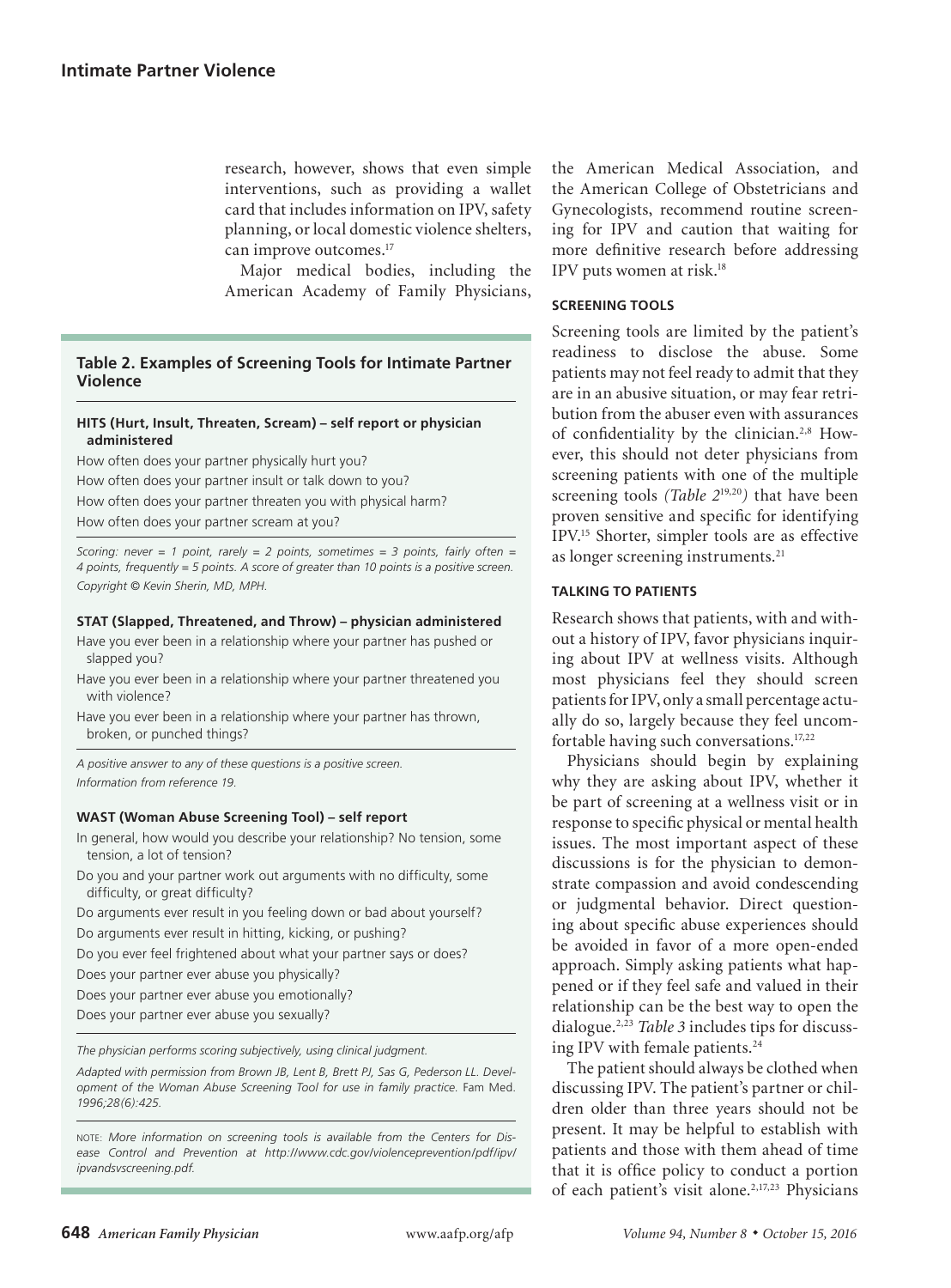should be aware of mandatory reporting and confidentiality laws in their state so they can inform patients of any limits to doctorpatient confidentiality at the onset of any discussion. Some states, for instance, include IPV witnessed by children in their mandatory reporting requirements. For more information about state requirements, go to https://www.futureswithoutviolence.org/ mandatory-reporting-of-domestic-violenceby-healthcare-providers/.

# **Approach to Patients in an Abusive Relationship**

Patients who screen positive for IPV may respond in unexpected ways. Many will not be ready to leave the relationship, whether it be for emotional or more practical reasons, such as financial or safety concerns (most homicides by an intimate partner occur in the year after the abused partner leaves the relationship). Concern for children and the hope that a partner will change are also common reasons for staying in an abusive relationship.25 Regardless, it is important for physicians to be supportive and provide or refer for intervention services.15,18,26 Risk of immediate harm should be assessed at the time of IPV identification and at all subsequent visits.<sup>2,17,23</sup>

The assessment of the risk of immediate harm should include the following questions (if patients answer "yes" to at least three of these questions, they are at high risk of harm or injury, with a sensitivity of 83% and a specificity of 56%)<sup>27</sup>:

- Has the physical violence increased over the past six months?
- Has your partner used a weapon or threatened you with a weapon?
- Do you believe your partner is capable of killing you?
- Have you been beaten while pregnant?
- Is your partner violently and constantly jealous of you?

Information about safety planning should be offered to the patient. A safety plan helps prepare the patient to leave if the situation acutely worsens, and they are at immediate risk. It may include making copies of personal documents, making copies of keys, securing money, and packing a bag with essential items. The patient should identify a safe place to go (e.g., a relative's house, local domestic violence shelter). Code words should be established with trusted friends or family so that the patient can call and alert them to imminent danger in the presence of the abuser. A list of local and national resources should be provided to the patient, including local shelters and the National Domestic Violence hotline number (800-799-SAFE). If the patient does not feel safe taking a wallet card with this information, important phone numbers may be programmed into the patient's phone under a code name.<sup>2,23</sup> Physicians who are too busy or not comfortable enough to help establish a complete safety plan should provide the patient with resources for further assistance *(Table 4)*.

An ongoing relationship with the same physician improves patient openness to discussing IPV. Being aware of a patient's experiences with IPV allows the physician to gain insight into the patient's medical and emotional problems, and should prompt the physician to show extra sensitivity with

## **Table 3. Tips for Discussing Intimate Partner Violence with Female Patients**

#### Respect confidentiality

- Discuss intimate partner violence with patients privately, and be open about what physician-patient confidentiality does and does not include
- Believe and validate the patient's experiences
- Listen respectfully, and let the patient know that intimate partner violence is a common problem
- Acknowledge the injustice; let the patient know that the abuse is not the patient's fault and that she does not deserve it
- Respect autonomy and the patient's right to make decisions about what to do and when
- Assess for high risk of harm or injury, including homicide
- Help the patient with safety planning
- Does the patient have a safe place to go? Provide resources (Table 4) Promote access to community services
- Give information about local shelters in a way that it is safe for the patient to take with her (e.g., printed on a wallet card, entered into the patient's phone under a code name)

*Information from Centre for Children and Families in the Justice System. Helping children thrive. 2004. http://www.lfcc.on.ca/HCT\_SWASM\_7.html. Accessed April 1, 2016.*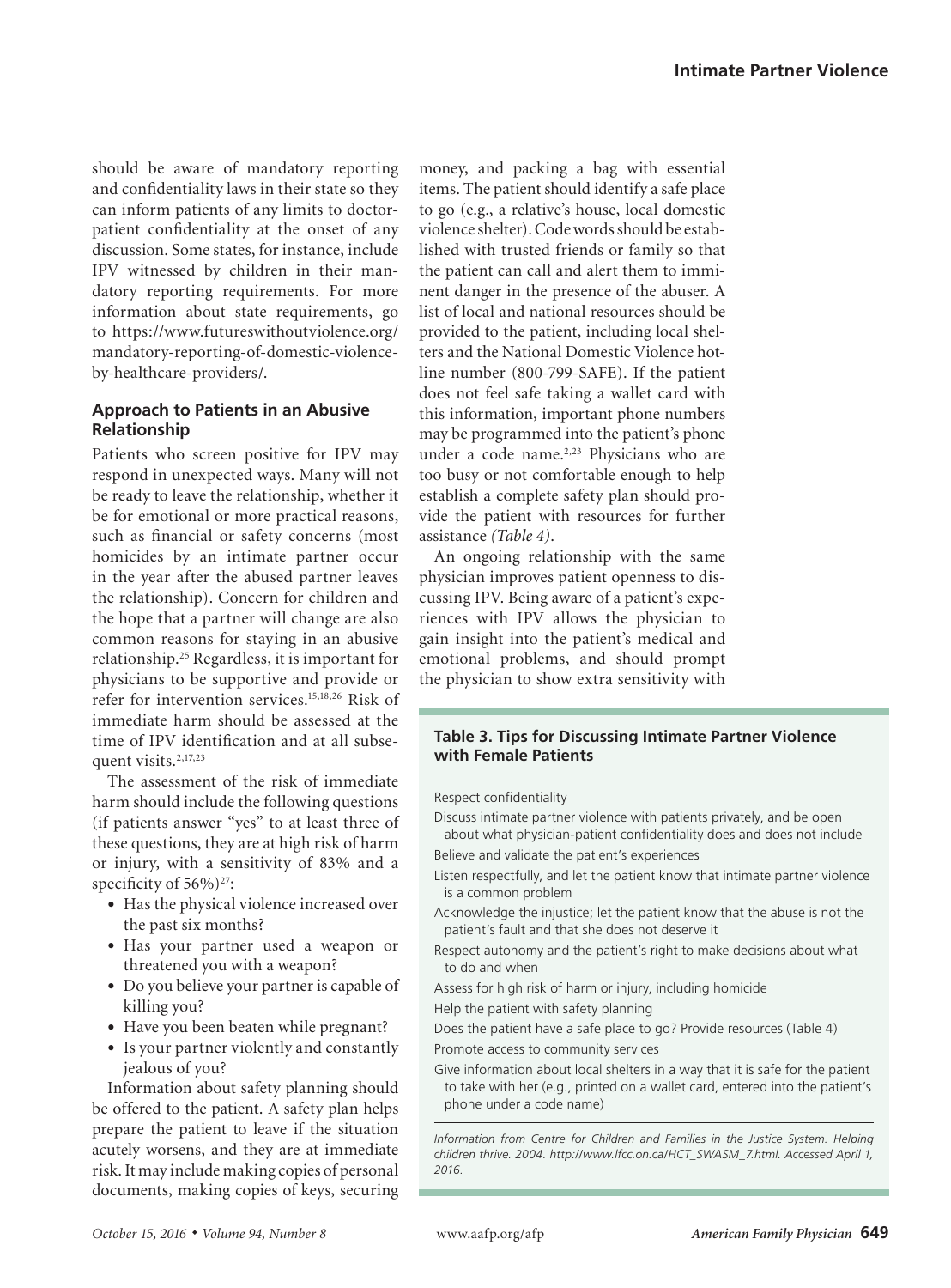## **Table 4. National Resources for Patients Experiencing Intimate Partner Violence**

Futures Without Violence

http://www.futureswithoutviolence.org Posters, brochures, and safety planning cards National Coalition Against Domestic Violence http://www.ncadv.org Online tool for creating a safety plan National Domestic Violence Hotline 1-800-799-SAFE or http://www.ndvh.org

Help with safety planning and crisis interventions

physical examinations (explaining each next step in the examination and getting the patient's approval to move forward is a way of giving the patient back a sense of control over her body). It is critical for the physician to document any injuries thoroughly and provide a detailed record of what happened, including direct quotes from the patient when appropriate. This can aid the patient if charges are pressed.<sup>2,23,26,28,29</sup>

# **Prevention**

The World Health Organization recommends legislative reform and media campaigns to increase IPV awareness. School-based education programs dealing with dating violence have been shown to reduce unwanted sexual advances. Early intervention services in at-risk families have been shown to reduce mistreatment of children and may reduce violent behaviors later in life. Comprehensive services from the health, legal, and law enforcement sectors should be made available to survivors.<sup>25</sup>

**Data Sources:** A literature search was conducted in PubMed using the term intimate partner violence. Key sources included USPSTF recommendations and Cochrane reviews. Search dates: October 2013 and March 2015.

NOTE: This review updates a previous article on this topic by Cronholm, et al.<sup>30</sup>

# **The Authors**

DANIEL DICOLA, MD, is a clinical associate professor of family and community medicine at Thomas Jefferson University's Sidney Kimmel Medical College in Philadelphia, Pa., and is an attending physician at the Excela Health Family Medicine Residency in Latrobe, Pa.

ELIZABETH SPAAR, DO, is a physician in Pittsburgh, Pa.

*Address correspondence to Daniel DiCola, MD, Sidney Kimmel Medical College, Thomas Jefferson University, 1 Mellon Way, Latrobe, PA 15650 (e-mail: ddicola@ excelahealth.org). Reprints are not available from the authors.* 

#### **REFERENCES**

- 1. World Health Organization. Responding to intimate partner violence and sexual violence against women. 2013. http://www.who.int/reproductivehealth/publications/ violence/9789241548595/en/. Accessed May 19, 2015.
- 2. Chang JC. Intimate partner violence: how you can help female survivors. *Cleve Clin J Med*. 2014;81(7):439-446.
- 3. Carmo R, Grams A, Magalhães T. Men as victims of intimate partner violence. *J Forensic Leg Med*. 2011;18(8): 355-359.
- 4. Stöckl H, Devries K, Rotstein A, et al. The global prevalence of intimate partner homicide: a systematic review. *Lancet*. 2013;382(9895):859-865.
- 5. Violence Policy Center. When men murder women: an analysis of 2010 Homicide Data. September 2012. http://www.vpc.org/studies/wmmw2012.pdf. Accessed April 15, 2015.
- 6. Breiding MJ, Smith SG, Basile KC, Walters ML, Chen J, Merrick MT. Prevalence and characteristics of sexual violence, stalking, and intimate partner violence victimization—national intimate partner and sexual violence survey, United States, 2011. *MMWR Surveill Summ*. 2014;63(8):1-18.
- 7. Centers for Disease Control and Prevention. Intimate partner violence: risk and protective factors. http://www.cdc.gov/ViolencePrevention/intimate partnerviolence/riskprotectivefactors.html. Accessed May 10, 2015.
- 8. Modi MN, Palmer S, Armstrong A. The role of Violence Against Women Act in addressing intimate partner violence: a public health issue. *J Womens Health (Larchmt)*. 2014;23(3):253-259.
- 9. Ard KL, Makadon HJ. Addressing intimate partner violence in lesbian, gay, bisexual, and transgender patients. *J Gen Intern Med*. 2011; 26(8):930-933.
- 10. Black MC, et al. Prevalence of sexual violence against women in 23 states and two U.S. territories, BRFSS 2005. *Violence Against Women*. 2014;20(5):485-499.
- 11. de Sousa J, Burgess W, Fanslow J. Intimate partner violence and women's reproductive health. *Obstetr Gynaecol Reprod Med*. 2014;24(7): 195-203.
- 12. Pavey AR, Gorman GH, Kuehn D, Stokes TA, Hisle-Gorman E. Intimate partner violence increases adverse outcomes at birth and in early infancy. *J Pediatr*. 2014;165(5):1034-1039.
- 13. McFarlane JM, Groff JY, O'Brien JA, Watson K. Behaviors of children who are exposed and not exposed to intimate partner violence. *Pediatrics*. 2003;112 (3 pt 1):e202-e207.
- 14. MacMillan HL, Wathen CN. Children's exposure to intimate partner violence. *Child Adolesc Psychiatr Clin N Am*. 2014;23(2):295-308, viii-ix.